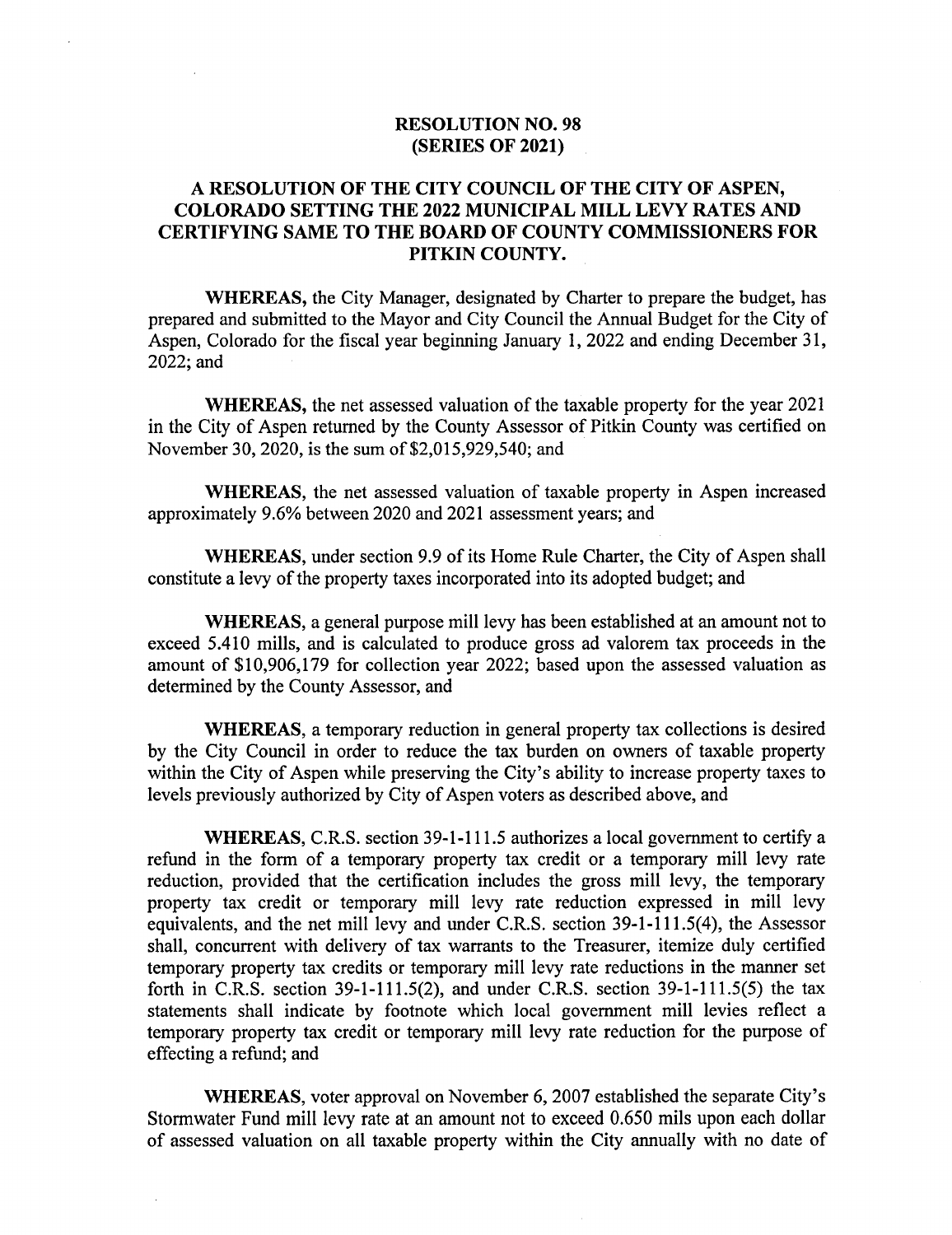expiration, permitting collection of property tax revenues in excess of the mill levy limitation provided in Article X, Section 20 or the Colorado Constitution for property tax collection in all future years beginning in 2008; and

WHEREAS, said mill levy rate is calculated to produce gross ad valorem tax proceeds in the amount of  $$1,310,354$  for collection year 2022; based upon the net assessed valuation of the City of Aspen as determined by the County Assessor;

## SECTION <sup>1</sup>

NOW, THEREFORE, BE IT RESOLVED THAT THE CITY COUNCIL OF THE CITY OF ASPEN, Colorado for the purpose of balancing the 2022 budget, and providing a reasonable closing fund balance for said fiscal year, levies the following taxes upon each dollar of the total valuation for assessment of all taxable property within the City of Aspen for the year 2021; that <sup>a</sup> temporary mill levy rate reduction is authorized; and that the individual mill levies are expressed in terms of the gross mill levy, the temporary mill levy rate reduction shown in mill levy equivalents, and the net mill levy as shown below, which includes a temporary credit of 1.272 mills for the General Purpose mill levy:

|                                   |                 | 2022 Temporary      | 2022 Mill Levy |
|-----------------------------------|-----------------|---------------------|----------------|
|                                   | 2022 Tax Rate   | Credit              | Rate           |
| <b>General Property Tax</b>       | 5.410           | 1.272               | 4.138          |
| <b>Stormwater Fund</b>            | 0.650           | 0.000               | 0.650          |
| Total                             | 6.060           | 1.272               | 4.788          |
|                                   | 2021 Assessed   | <b>Updated Mill</b> | 2022 Property  |
|                                   | Valuation       | <b>Levy Rate</b>    | Tax            |
| <b>General Fund</b>               | \$2,015,929,540 | 2.276               | \$4,588,256    |
| <b>Asset Management Fund</b>      | \$2,015,929,540 | 1.862               | \$3,753,661    |
| <b>Total General Mill Levy</b>    |                 | 4.138               | \$8,341,916    |
| <b>Total Stormwater Mill Levy</b> | \$2,015,929,540 | 0.650               | \$1,310,354    |
| <b>Refund/Abatements</b>          | \$2,015,929,540 | 0.003               | \$6,048        |
| <b>Total 2022 Property Tax</b>    |                 | 4,791               | \$9,658,318    |